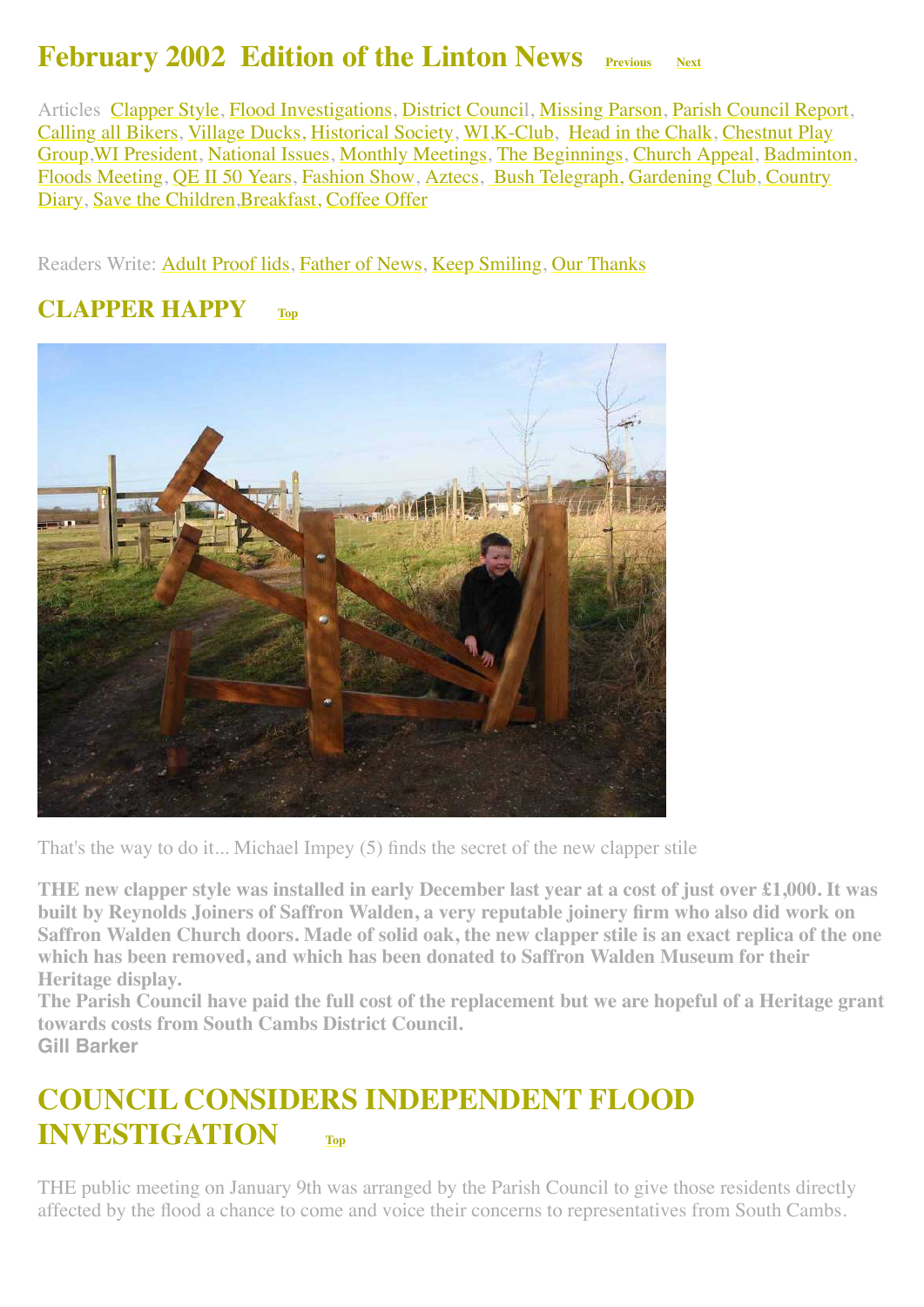District Council, the County Council, the Environment Agency and Anglian Water. Naturally residents wanted answers to numerous questions. Why did the flood happen? Why was there no warning? Will Linton flood again? What remedial work has been carried out since the flood? Will Linton have a warning system in the future? Although the members of the panel answered as fully as they could, it became apparent that some of the questions could only be answered following investigations.

Properties were flooded not only from the water bursting over the river bank but also from water running directly off the fields and from blocked foul drains. Unfortunately there is not one organisation that is responsible for water management associated with all these areas. The EA confirmed that a study will be carried out in Linton in the near future. The exact nature of this study is unknown at this stage but may only be looking at the main river course from the mill ford downstream, the extent of the EA responsibility in Linton. An alternative approach therefore would be to have an independent study undertaken which could look at all the issues involved without being constrained with respect to land ownership or responsibility. Such a study may be the only way Linton flood victims will get answers to all their questions.

Over 70 properties in Linton were flooded one way or another on Sunday 21st October 2001. Many families have had to move out of homes made uninhabitable by the flood. They may not be able to enjoy their own homes for months to come. The village has been without a chemist, electrical/TV-video repair shop and art gallery since the flood. A resident, Michael Lawson, was anxious that the panel should be quite aware that the impact of the flood on the village was enormous.

The Parish Council are acutely aware of the profound affect the flood has had on Linton residents. It, like the residents, would like answers to questions. At a meeting held on Thursday 17th January, a discussion took place regarding the value of an independent investigation into the flood risk in Linton and whether the Parish Council should examine funding possibilities for such a study. I can report that Councillors did agree that investigations would be made into whether there was funding available to instigate a full scientific study into the recent flood in Linton.

Even if an independent study suggests some flood defence measures would be appropriate, this may not be feasible in the short term due to cost. A well argued study, however, would provide the ammunition required to persuade government that funding should be made available at the earliest opportunity.

Dr Val Urwin, Chairman, Linton Parish Council

**Sympathetic hearing at flood meeting, page 5.** 

*A full report of Januaryís Public Meeting can be found on the Linton News website.*

## <span id="page-1-0"></span>**DEMOCRACY (ENDLESSLY) IN ACTION**

A REVIEW of the District Council wards is in its final stages and will result in some changes locally. Sam Agnewís ward of Castle Camps is being amalgamated with Balsham to make one large two-member ward. Bartlow will join with Hildersham and Linton and that will remain a two-member ward, as now. Overall the District Council will increase its membership from 55 to 57, mostly to take account of the expanding population of Cambourne.

A consequence of these changes is that the first election to be fought on the new wards will be 2003, and, for the first time, all the District seats will be contested in the one election. So, you can look forward to elections in every year except one for the next 7 years! This is how it will work.

2002: District third and relevant parishes (thatís my seat plus Linton Parish Council)

2003: Whole District and all parishes (thatís everyone!)

2004: County election

2005: District third (the councillor who came second in 2003 up for election)

2006: No Linton election

2007: District third (the councillor with most votes in 2003 up for election plus Linton Parish Council)

2008: County election

Happy voting!

John Batchelor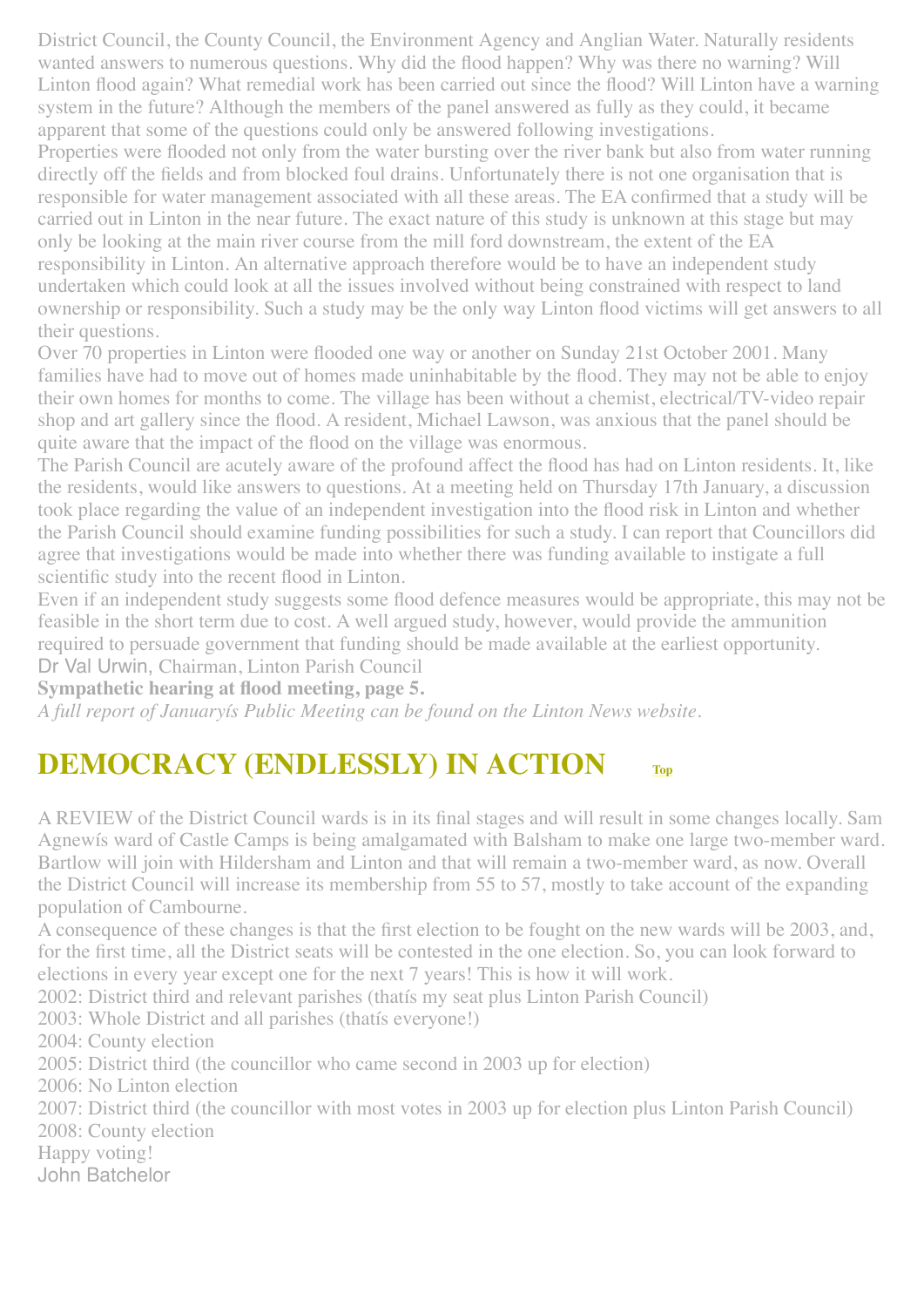# <span id="page-2-0"></span>**TROUBLED CHURCH [Top](#page-0-2)**

THERE have so far been no applicants to fill the gap created by Father Julian's move. The Diocesan Office will now place an advertisement in the national weekly newspaper *The Church Times* and we hope that there will be lots of interest in response to it.

A vacancy in a parish is never easy, not even here in Linton where we have so many willing helpers among the congregation and three retired priests who are very happy to do services. But this vacancy has certainly been made exceptionally difficult by the October floods. The church is slowly drying out but it has been without proper heating because the boiler was destroyed in the flood, as was the electric wiring. We have been running some small heaters to try and keep the air as dry as possible. Before services, we run the gas-powered space heater for half an hour or so to raise the temperature but this also produces a lot of moisture which is an unwanted side effect. Of course people feel cold during services but this is what church buildings were like for many centuries. The good news is that we hope to get new central heating in by Easter and the electric wiring is currently being replaced.

A major problem is a surge in vandalism in the church and around the rectory. The police have been informed. For a few days we had to keep the church doors locked. It has always been the Parochial Church Council's policy to keep the church open for anyone who wants to sit in there quietly, to pray, meditate, or just to get away from the noise of today's world. We are reluctant to change things just because one or two lads are behaving so badly. But we can all help to keep vandals away by popping into the church occasionally to see that all is well. Call the police if you see anything going on that clearly should not be happening. The police are also helping on a regular basis by including the area around the rectory and church as part of their patrol. Lesley Gore

## <span id="page-2-1"></span>**PARISH COUNCIL REPORT Reported by GRAHAM POTTER**  *Parish Council's January meetings IOP*

The Chair informed the meeting that recently co-opted member to the Parish Council Mr John Hall has resigned so council is once again a member short. The council could co-opt but there are not any known candidates at the moment and the vacancy may stay until the elections in May. Council were also informed that the election in May would be for a one-year term with an election again for all councillors in 2003.

No police report has been received recently, and there is a lack of visible policing. This issue will be raised at the next Police Consultative meeting. The council agreed that two years' extra funding of £500 be given to the Linton Mobile Warden Scheme.

County Councillor Terry Bear reported on the scheme for a right turn on the A1307 to the petrol station, and that the status of the section had been raised for accident prevention. He also expressed concern that there is a need for a study of all the schemes to make sure one scheme did not adversely affect another. Council did not share his views and wanted the right turn implemented as soon as possible.

It was reported that the Social Centre has replaced all of its chairs and the old ones that are still serviceable have gone to local charities. The pavilion is to have its doors and windows replaced as the frames are starting to show their age.

Much of council's time since 21st October has been taken up with the after-effects of the flooding and the action to be taken. At the meeting on 17th January, council discussed support for an official study and a call to complete our own independent study. Council were very concerned about the cost of such a study and whether the result would justify the cost. It was agreed to seek outside funding before the final decision is made.

Council also agreed on their spending requirements for 2002/2003. This was set at an increase of 2.5% , which will result in an increase to householders of 1.79%.

Council considers independent flood investigation, page 1

## <span id="page-2-2"></span>**CALLING ALL BIKERS [Top](#page-0-2)**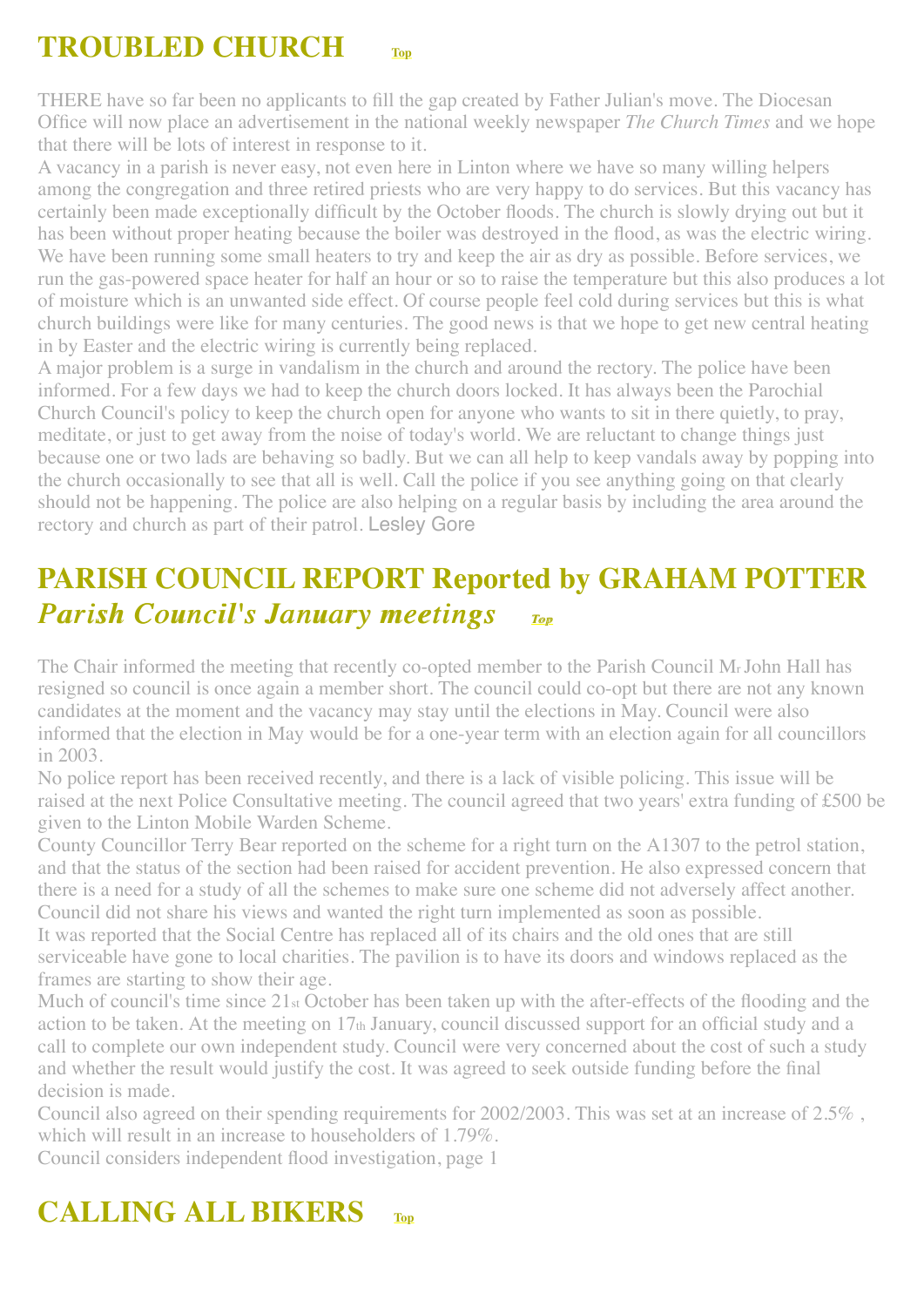I AM looking to form a motorcycle club/group for bikers in Linton and surrounding villages, and would like to get some idea of what the level of interest would be. Nothing is set in stone, but I would envisage meeting once a month (probably at a local pub) for a chat and to arrange ride-outs and trips to motorcycle events throughout the country. I also have plans to travel abroad on the bike and would again see what the interest level was for an organised trip.

Anyone interested in being part of a local motorcycle group, could either phone Dave or Max or email me at [djhally@onetel.net.uk](mailto:djhally@onetel.net.uk)

Dave Hall

## <span id="page-3-0"></span>**DUCKS MATTER**

Starving, or pulling our legs? Ducks on the Granta



WE have had many enquiries concerning the village ducks, an attraction which is appreciated by many people. We were told the ducks are hungry, but how do you know when a duck is hungry? Nevertheless, we hope the following advice will be helpful to both people and ducks.

The summer months usually bring out many families armed with left-over bread, etc. for a pleasant walk to feed the ducks, but on cold winter days people are not so motivated.

The question is what should ducks be fed and how often? Their diet should consist of a mixture of corn and wheat or floating duck pellets. Bread (providing it is not white bread which is bad news for ducks) and kitchen scraps are ideal as occasional supplements. Floating duck pellets, as the name suggests, can be thrown directly onto the water, but the wheat/corn should be thrown on the river bank.

How often ducks should be fed is rather more complicated. They certainly did not seem to be ravenous when I offered them duck pellets recently, and as the birds on our river are probably a mixture of wild and domesticated, their owners will not appreciate a suggestion that they are starving. Unfortunately problems arise when ducks are overfed, such as encouraging them to breed more profusely. This isn"t quite such a problem in Linton since our ducks are on a river and not a pond, but where ducks are more confined and numbers increase dramatically they tend to spread further a field, sometimes on to farmers" land where they risk being shot. Many areas in East Anglia, ie. Norfolk, Saffron Walden, Ely and Cambridge are already suffering from overpopulation, causing problems for local councils.

Some people will have noticed the goose with angel wings, and have been contacting the RSPCA worried that the goose is injured and in some distress. However, this condition is often seen and does not cause the bird any discomfort, so while I would not wish to deter people from reporting cases of injured or distressed animals, on this occasion the goose is perfectly all right.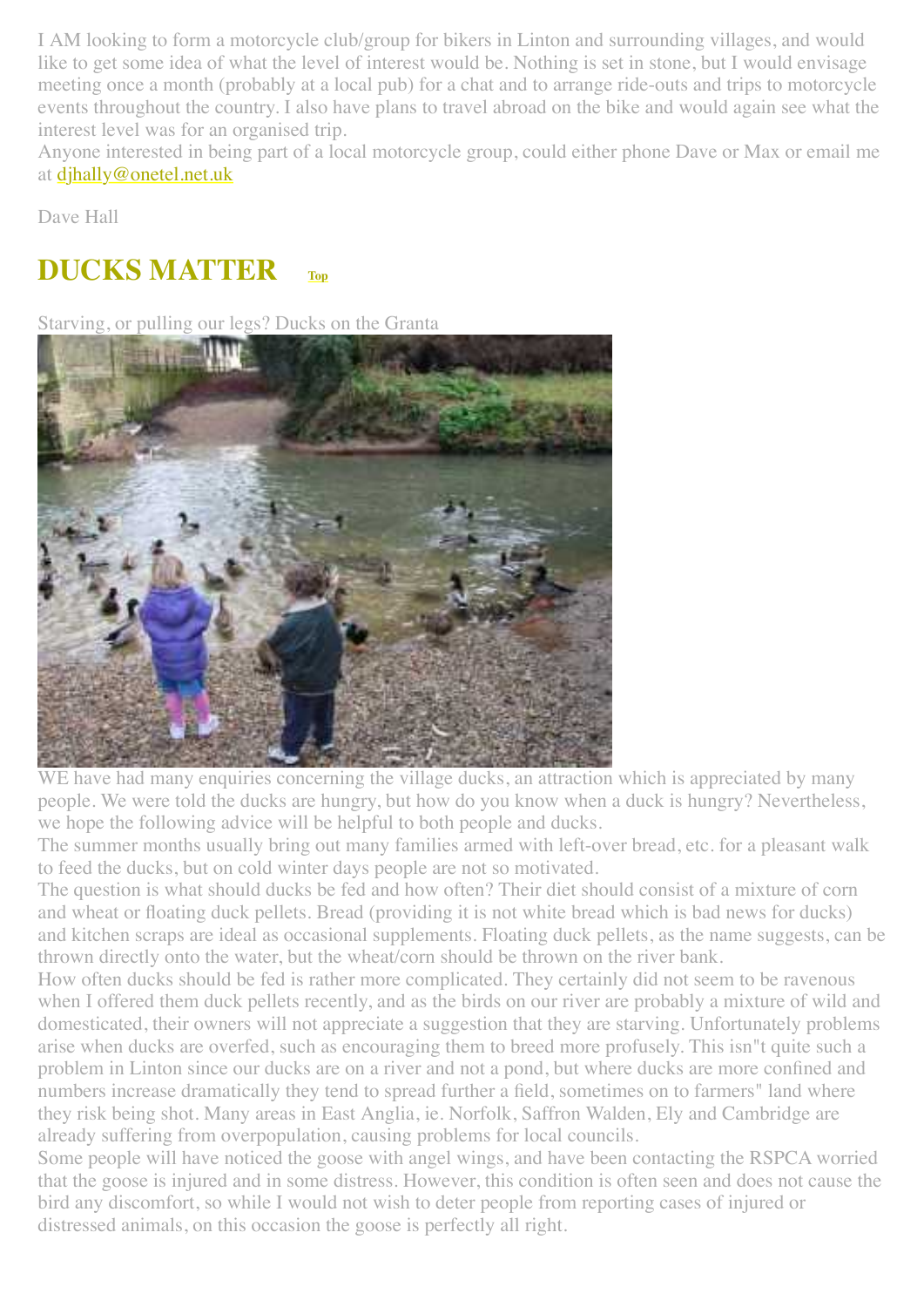## <span id="page-4-0"></span>**FORGOTTEN LAND ARMY BROUGHT TO LIFE [Top](#page-0-2)**

AT the January meeting of the Linton Historical Society a large audience spent a most interesting evening with M<sub>rs</sub> Reynolds talking about her passionate hobby, the Women's Land Army. Over the years she has collected a vast amount of memorabilia, books, photographs, badges and uniforms, which were on display. She gave a detailed history of the WLA from its beginning before the First World War through to its disbanding in 1950. It was a voluntary service, but most important during both world wars to help with the production of food for the UK.

For many years the WLA had been unrecognised as a service but it has recently been involved with the Queen Mother's 100th birthday celebrations and at the annual Service of Remembrance.

Of particular interest to many women in the audience was the fact that Lady Gertrude Denman was practically in charge of the WLA during the Second World War. Lady Denman was greatly involved with the WI movement and the WI college in Oxfordshire is now named after her.

Garth Collard gave a warm vote of thanks, and then Pat Genochio announced that if enough members were interested, a visit to Bletchley Park would be arranged in the summer.

Next meeting is on Tuesday 19th February, when Ashley Cooper will talk on countryside history. All are welcome. Joan Pearman

### <span id="page-4-1"></span>**HAPPY NEW CHRISTMAS FOR WI**

THIS year, we decided to have our Christmas dinner in the New Year! On Friday, 4th January approximately 50 members and six guests, including those from Hildersham and Abington WIs, sat down to an excellent traditional Christmas meal. This meal was provided and served by caterers, (J's Catering of Ely), so the Committee were able to After the dinner, Quintus Benziger, who had given a very enjoyable illustrated talk on the history of musical instruments several months previously, provided entertainment on the piano including songs for everyone to join in. The evening also included a raffle. The lucky ticket number draw for a year's free membership was won by Guinevere Ventress.

The next meeting is at 7.30 pm on Tuesday, 5th February in the Social Centre, Coles Lane. The evening will be organised by the members, thus giving the Committee an evening off! Visitors are welcome. Anne Parry-Smith

A new president for Linton's WI,

#### <span id="page-4-2"></span>**K-CLUB WINNERS [Top](#page-0-2)**

THE result of the K-Club January monthly draw: 1st (£50) Richard Styles (No. 249); 2nd (£25) Richard Day (No. 348); 3rd (£10) Nathan Crouch (No. 034).

#### **READERS WRITE [Top](#page-0-2)**

#### <span id="page-4-3"></span>**ADULT-PROOF LIDS**

Dear Editor,

My elderly neighbour struggled to open a new bottle of vitamin pills fitted with a child-proof top. As she had bought two bottles as a bargain purchase, she then tried to open the second bottle, which she found equally difficult.

When I was called to the rescue I assumed my neighbour 'just hadn't the knack' It was soon clear that I hadn't the knack either. We were both frustrated by the knowledge that many children could open socalled child-proof lids while we were still struggling.

I took the two bottles back to Boots and asked the pharmacist to sort it out. She gave the bottles a smart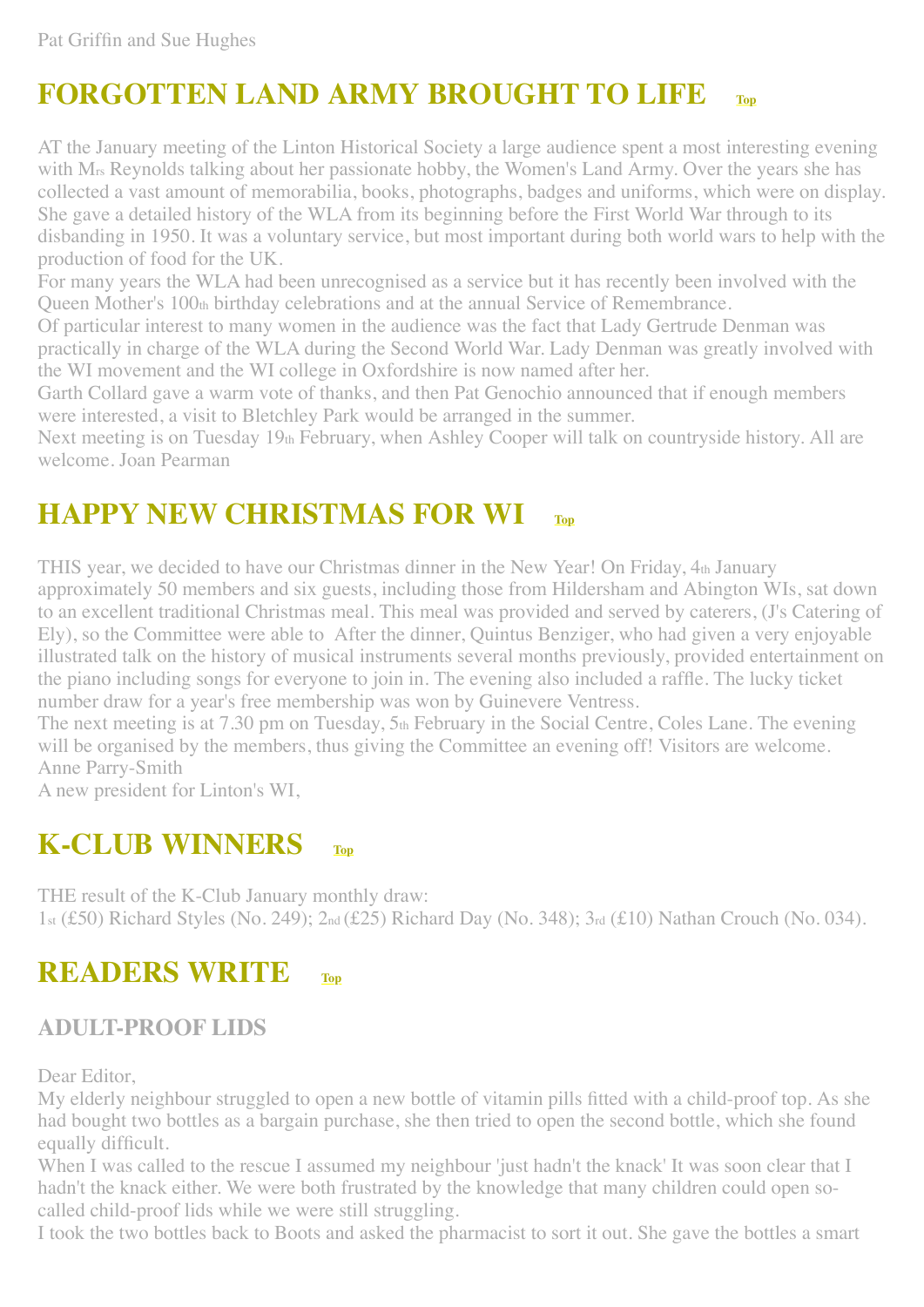rap on the counter and removed each cap in turn. I told her how we had struggled. The pharmacist agreed that one cap was particularly difficult. She changed the lids to easy screw tops and suggested that further problems could be avoided by asking for the lids to be changed at the time of purchase, if there is no need for a child-proof top. I wish I had known that before. Kate France

#### <span id="page-5-2"></span>**KEEP SMILING THROUGH [Top](#page-0-2)**

Dear Editor

Having lived in Linton for 50 years, I would like to wish all my friends and acquaintances health and happiness in 2002. Also I would like to send best wishes to all the people, old and young, complete strangers to me, who greet me with a smile as I go about the village. Living, as we do, in an uncertain world, it is comforting to find so much warmth and good will in Linton. Let's keep it up!!! Mrs J M Hodgson

#### <span id="page-5-1"></span>**PRAISE FOR 'FATHER' OF NEWS**

Dear Editor

May I thank the paper's 'father', Ron Amsden, for all he has done for Linton? I know I am only one of many who are aware of what we owe him, not only for founding the paper, the Grapevine ñ with others ñ but for unstinting work to ensure the success of these and many others of his brainwaves. All the best to him, and Jean, in the future.

Anna Newton

#### <span id="page-5-3"></span>**OUR THANKS [Top](#page-0-2)**

#### **Dear Editor,**

**I would like to say a very big 'Thank you' to all the kind friends who have been so helpful and supportive during my recent illness. I have found it quite overwhelming that so many people have asked after me and offered to help. I am glad to say that I am now very much better and I am looking forward to seeing you all again soon and saying thank you in person. Nora Joyce**

#### <span id="page-5-0"></span>**BURYING OUR HEADS IN THE CHALK? [Top](#page-0-2)**

Dear Editor,

I have read the final report from the Institute of Civil Engineers' Presidential Commission in which they review the technical aspects of flood risk management in England and Wales. Although I agree in principal with their recommended procedures and with those stated by the panel at our recent local meeting I still remain convinced that in our particular case a local solution is possible.

For some time now I have advocated turning a portion of the Pocket Park into a more effective water retaining basin. An automatic sluicegate would allow a maximum and minimum flow of water safely through our village. During heavy rainfall the basin would fill, relieving flooding in other villages such as Hildersham and Abington. In fine weather the expanse of water could have recreational purposes, e.g. boating and fishing. The wildlife would flourish with a greater proliferation of bird life for visitors to enjoy. In effect we would be creating a splendid centrepiece of beauty, increase property values and turn our adverse situation into one which yields hope.

Let's be honest with ourselves. Not long ago the water levels had fallen and the river barely flowed; the ground was rock hard and cracked as a result of drought. Now we are constantly watching with anxiety its rise and fall, and so will the insurance companies.

At the January public meeting, one speaker implied that it would take approximately four years before we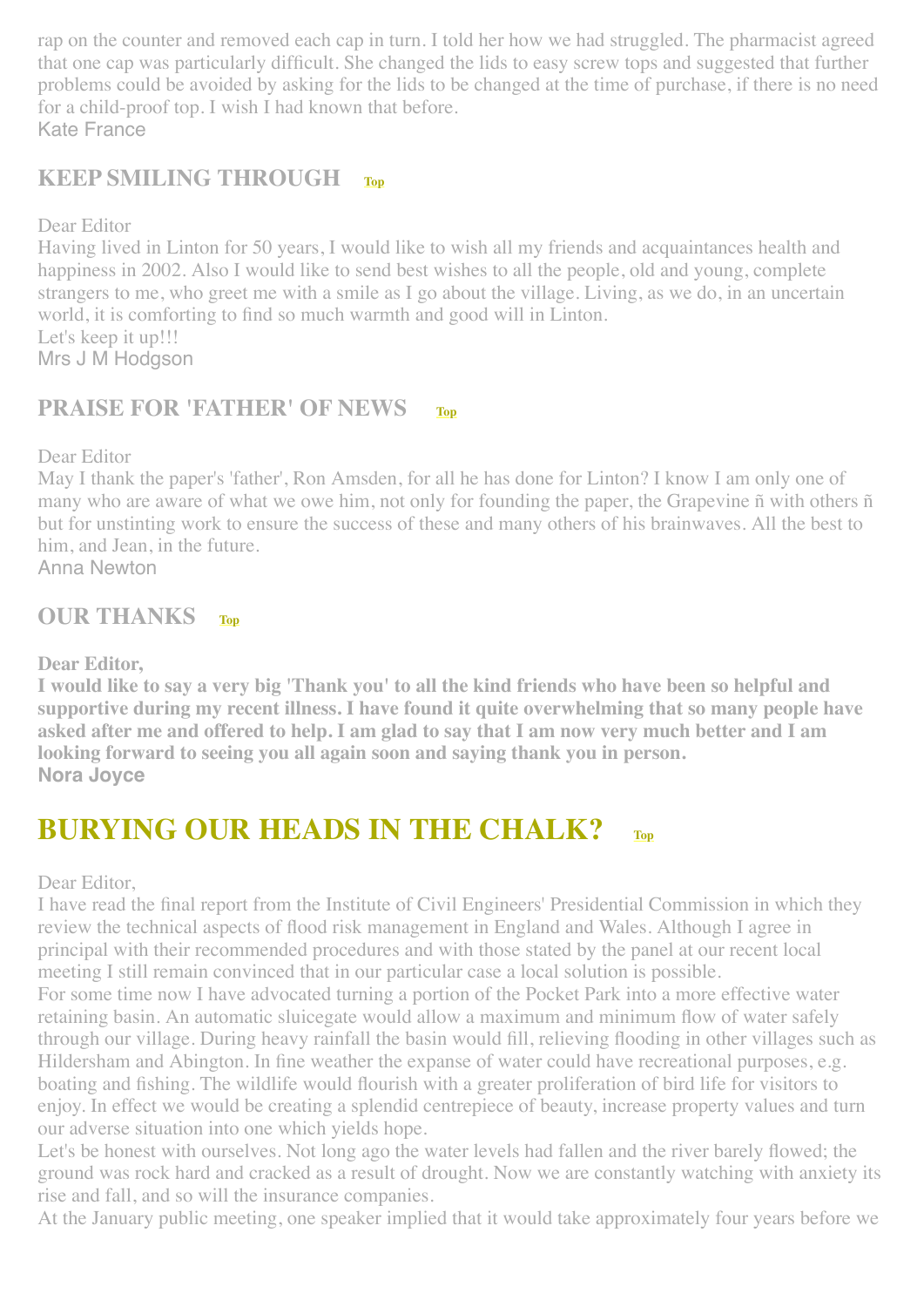have the final analysis from the feasibility study of the project. My remark that we would probably be flooded again by then was meant seriously. Weather patterns will always change. Taken in the light of the Milankovitch theory, we begin to see the complexity of variables both global and local. In other words, the recent floods may be put down to exceptional localised rainfall but don't be surprised if that exceptional rainfall becomes unexceptional.

One other thought I had would be to have a visual warning system, for example surveillance via computer, on the Linton website.

Finally, we have chosen to live in an area of Cambridgeshire with specific geological features of great beauty. It's a fine settlement dating back before Roman times. However, this comes at a price. Either we take responsibility now for the future for ourselves and our children or we accept the consequences of burying our heads in the chalk.

Darryl Nantais

## <span id="page-6-0"></span>**GENEROUS LOCAL BUSINESSMAN AIDS PLAYGROUP [Top](#page-0-2)**

CHESTNUT Playgroup has received a very generous proposal from a local businessman that it is delighted to accept! Local carpentry and building contractor Kevin Meeks has offered the playgroup £200 to support and promote literacy for the pre-school children.

The group has always been keen on promoting literacy and last year ran a couple of workshops for parents and children supported by the Basic Skills Agency. This term, with the help of Kevin Meeks, they are now planning to purchase and develop some Story Sacks for the children.

The Story Sack concept helps parents and teachers develop children's listening, reading and writing skills. A Story Sack contains a good quality children's book with supporting materials. These are usually soft toys of the main characters, with props and scenery relating to the story to bring it to life. For example, there might be a non-fiction book linked to the fiction theme, an audio tape and a language game based on the book. Every sack is different.

Like most voluntary groups, the Playgroup relies heavily on fundraising and sponsorship, and offers like that from Kevin Meeks make a huge difference to what the playgroup can provide. The committee and staff would like to say a big thank you to Kevin for his support.

Chestnut Playgroup operates every week day in the Cathodeon Centre, offering pre-school education for two-five year olds. It works closely with the Infants School and other local organisations. It is run by a parent/management committee and boasts a team of trained and dedicated staff. The last OFSTED inspection in June 2000 was excellent.

If you are interested in sponsoring the playgroup or would like to find out more, please telephone Josephine Paterson, (Chairperson) or e-mail on Josephine@mjsquare.com. Josephine Paterson

## <span id="page-6-1"></span>**MORE THAN JAM AND JERUSALEM**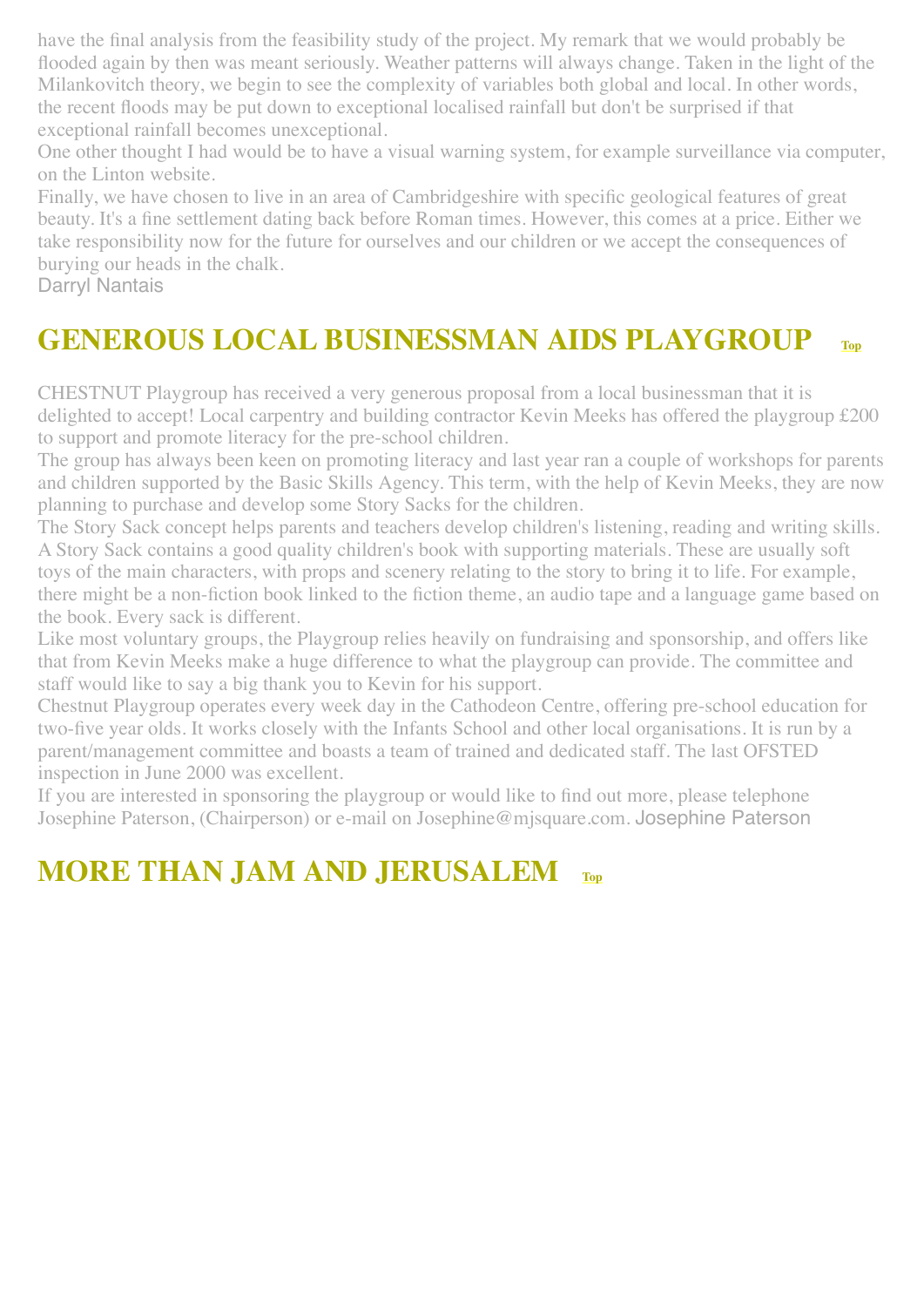

Anne Parry-Smith, WI President

#### **Anne Parry-Smith on the unique appeal of the WI**

WHEN I moved to Linton nearly four years ago, I had already decided I would join the WI. My aunt has been an enthusiastic member for many years and from her I had heard of the varied activities and courses available and what was very important, the opportunity to make friends particularly when moving to a new area. I was already aware of the excellent WI market held every Thursday morning in Cambridge market and a very good source for reasonably priced plants. I soon saw a poster at the Post Office for a WI meeting and telephoned Ann Simpkin, who invited me to the next meeting. She kindly arranged to meet me on the way to the Social Centre and introduced me to several of the members at the meeting. She also asked if I would like to come with my husband on a trip organised by the local Federation of WIs to the Thames Barrier, something I had been wanting to do for a long time!

Several months later, I was asked if I would like to join the Committee. This is not an onerous task, and it has helped me get to know the members and given me insight into the way the WI is organised at local and national level. For the past two years, as a Committee member, I have been submitting reports of our monthly meetings to the Linton News. As a WI member, I have also had the opportunity to attend some excellent day courses. We have also visited places I have been interested in for a while - The Royal Hospital at Chelsea, Bletchley Park and Denver Sluice. All made possible by the WI.



Flower arranging demonstrator Janet Whiteside at a recent monthly meeting

**EACH WI, through its annually elected Committee, plans a yearly programme of speakers on a wide range of subjects, including demonstrations, events and outings. During the past year, among many subjects, we have had speakers on osteoporosis and wartime women. At other meetings, there**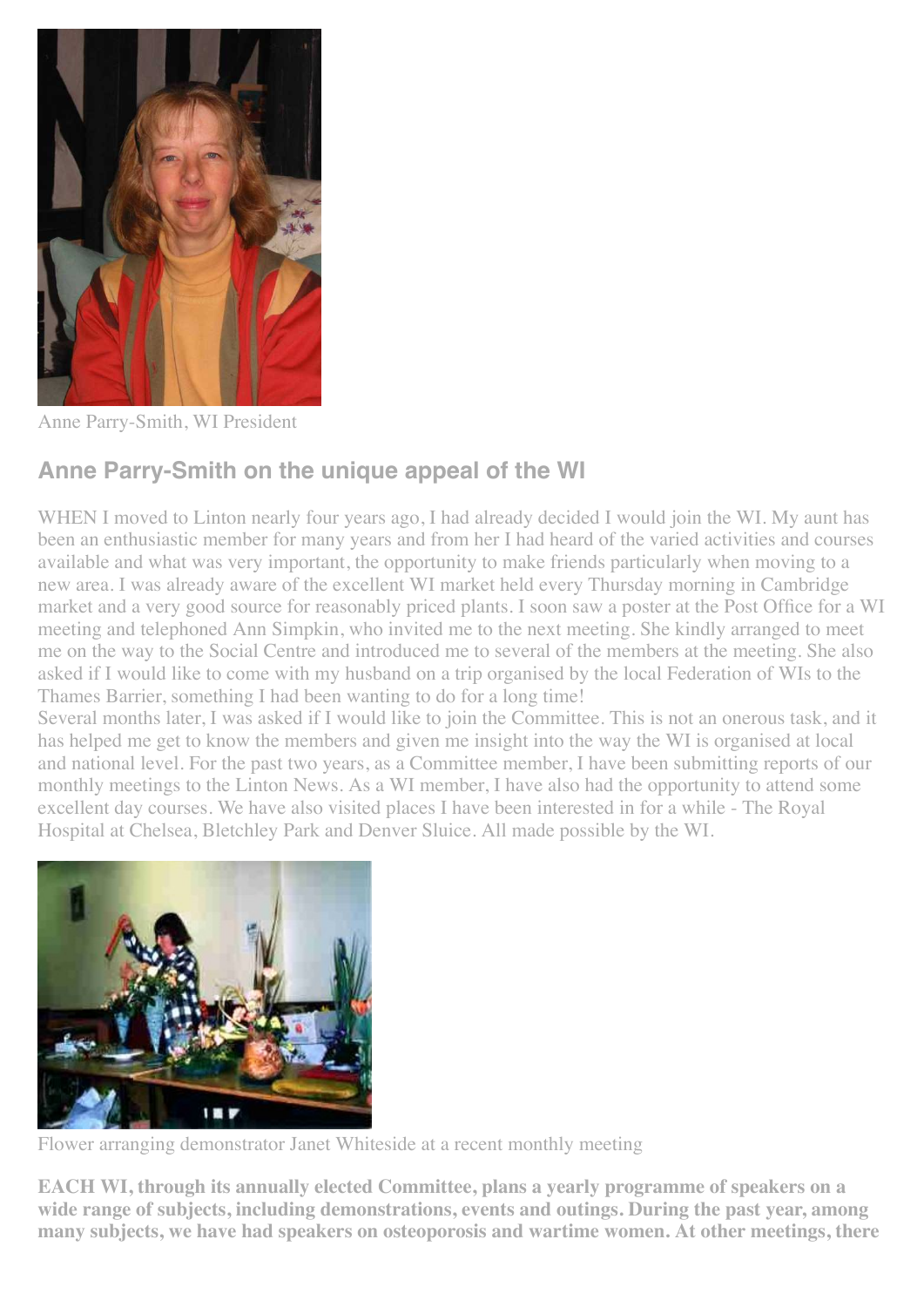**have been demonstrations on skin care and flower arranging. We have also arranged a bring and share Harvest Supper and a Christmas dinner. Other activities include a fund-raising table-top sale and a visit to Kentwell Hall. We are arranging a walking group and a craft group and members are encouraged to join the Federation Drama Group. Branches learn from each other. Following a visit by several members from Linton WI to Pampisford WI, Linton WI is to have an Open Evening for its meeting on 5th March. Visitors are always welcome at meetings. If you are interested in joining the WI, please get in touch with our secretary, Joan Pearman.**

## <span id="page-8-1"></span>**HOW THE MONTHLY MEETINGS ARE ORGANISED [Top](#page-0-2)**

THE Committee of about twelve elected members meets every month at the house of one of the members. It is a very informal meeting and a chance to get to know the other Committee members. We review the previous meeting and plan the next meeting - what is required for the speaker, layout of the room, news and information to pass on to members, activities for social time, etc. We also check what is needed for forthcoming events, for example a table-top sale, and decide who is going to do what! We update ourselves on any member who is ill. After the business of the meeting, we have a cup of tea or coffee and a chat.

The monthly meeting of the Linton Women's Institute (held on the first Tuesday of every month at 7.30pm) takes place at the Social Centre in Coles Lane. At a typical meeting, Committee members arrive to get the hall ready - put out chairs and tables, so that everyone can see and hear the speaker clearly. There may be a talk and slides and the evening might include a quiz. Other members start to arrive; there are usually around 40 people present. Home and country magazines and the local county Federation newsletter are given out. Any visitors (there are usually several, including some who may become members) are welcomed . Posies are presented to those with birthdays during the month and the evening gets under way.

Business at the start of the meeting is kept as brief as possible; information is read out about forthcoming events organised by the Cambridgeshire Federation of Women's Institutes and several members speak of events, courses and competitions they have attended or taken part in.

After the speaker, there is tea, coffee and biscuits and a chance to chat, look at the notices and book up for a visit or talk, or buy from the trading stall. After the quiz comes the raffle and already it is after 9.30 pm!

## <span id="page-8-0"></span>**CAMPAIGNING FOR NATIONAL ISSUES [Top](#page-0-2)**

AS the largest voluntary women's organisation in the UK, the WI has an important part to play in campaigning and lobbying on many subjects relevant to women. Each year members vote on resolutions put forward by WIs and delegates from WIs attend the Annual Conference. Recent issues include the funding of children's hospices, continuation of payment of benefits at Post Offices and support for British agriculture.

Two continuing national projects are the Breast Cancer Campaign and Caring for Rural Carers aiming to improve services to those affected. The views of the WIs are sought by policy makers. Locally, the WI has been involved in fund raising and presented a display cabinet to the new library. There are plans to raise money for a new seat in the village as our contribution to the Queen's Golden Jubilee.

The organisation gives women particularly in rural areas the chance to meet together and also to take part in activities organised either locally or through the county federation, which can be beneficial and enjoyable in itself and can lead to further interests and study.

The WI has its own residential college, Denman College, which puts on courses on many subjects throughout the year. These courses are open to members and accompanying family and friends.

### <span id="page-8-2"></span>**WHERE IT ALL BEGAN [Top](#page-0-2)**

THE WI has its origins in Stoney Creek in Canada in 1897. Adelaide Hoodless had lost her fourth child through using contaminated milk. She discovered that many other children were dying for the same reason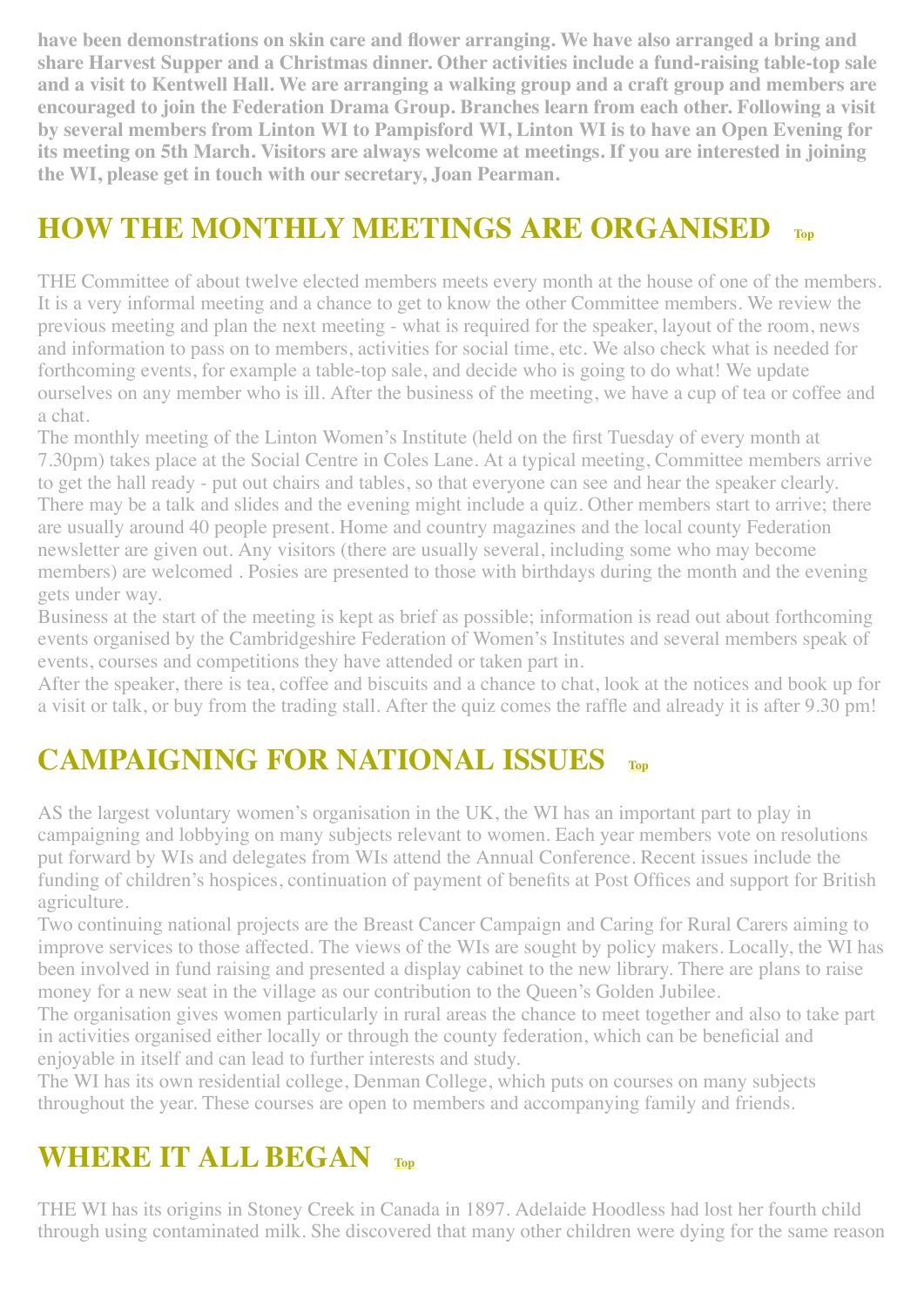and she was concerned about the ignorance about domestic hygiene. She resolved to try and improve matters by setting up meetings for the women in her local rural community. The first WI in the UK was established in Wales in 1915.

Linton WI started over 60 years ago. It is now just one of over 8000 local WIs. These range from under 20 members to more than 150. Each has its own character and is self-governing, within the WI rules, and WIs are grouped into county federations, whose officers are available to advise WIs and are always happy to attend their meetings.

## <span id="page-9-0"></span>**AN APPEAL FOR MORE FRIENDS [Top](#page-0-2)**

THE Friends of St Mary's had a good year in 2001, registering as a charity, enrolling over 100 new members, enjoying a variety of events, contributing £7,000 to essential repair work, that is soon to begin, and improving the lighting of the chancel in the church.

In 2002 a full programme of events is already planned including concerts by the Cambridge String Orchestra and Linton Village College, a garden party, talks, teddy bear jumping (from the church tower) and much more. Last year over £3,000 was raised through such events.

Our aim in 2002 is to increase membership much further by enrolling not just church members but all those who care about the future of St Mary's. The basic subscription is £10 a year (just 20p per week). Many people have given much more and we are now able to reclaim tax under the Gift Aid scheme. Our 100 members raised £3,500 through their subscriptions alone last year. The Friends' Membership Secretary is Margaret Clark, and membership forms are available at the back of the church by the main door.

The first phase of building repairs will cost £25,000 but that still leaves a further £80,000 of work to be done. The Friends of St Mary's will go on raising money for this basic work while at the same time undertaking smaller projects each year. In 2002, the sound system will be improved and updated: this is vital for those with hearing difficulties.

The flooding of the church in October delayed some repair work but it has also given the Church Council an opportunity to look at the refurbishing of the church afresh. Most urgent is the replacement of the boiler which must be brought above ground. It is possible that not all of this cost will be covered by insurance.

The Friends will want to help with the restoration and refurbishment of smaller projects. The more members we have the more we can do. This month's edition of the Linton News encloses further information on the Friends. Please join us. With your help we look forward to another good year in 2002. Alan Clarkson

#### <span id="page-9-1"></span>**NETTING THE YOUNG [Top](#page-0-2)**

**THE Linton Junior Badminton Club had a very successful first term. Children between the ages of eight and 11 have been attending regularly on Fridays, 4-5pm at the Village College Sports Centre. The Club has been able to run thanks to a South Cambs. sports development grant, which helped to pay for new equipment and coaching and subsidises the cost to the children. The club has been a joint venture between the Village Badminton Club (who play on Thursday evenings, 7.30-10pm) and the Sports Centre.** 

**The spring term began on January 18th and we are still welcoming players. For any enquiries, please call Lucy Howe, Sports Development Assistant, at the Sports Centre on 890248. Lucy Howe**

### <span id="page-9-2"></span>**SYMPATHETIC HEARING AT FLOODS MEETING**

AT a well-organised meeting on 9th January, chaired by Val Urwin of the Parish Council, 110 residents and interested persons gathered to discuss the worst floods in Linton since 1968. Lesser flooding occurred in 1974, a fact verified by Dr Brian Cox who has a flood mark in his cellar of that date. A list of questions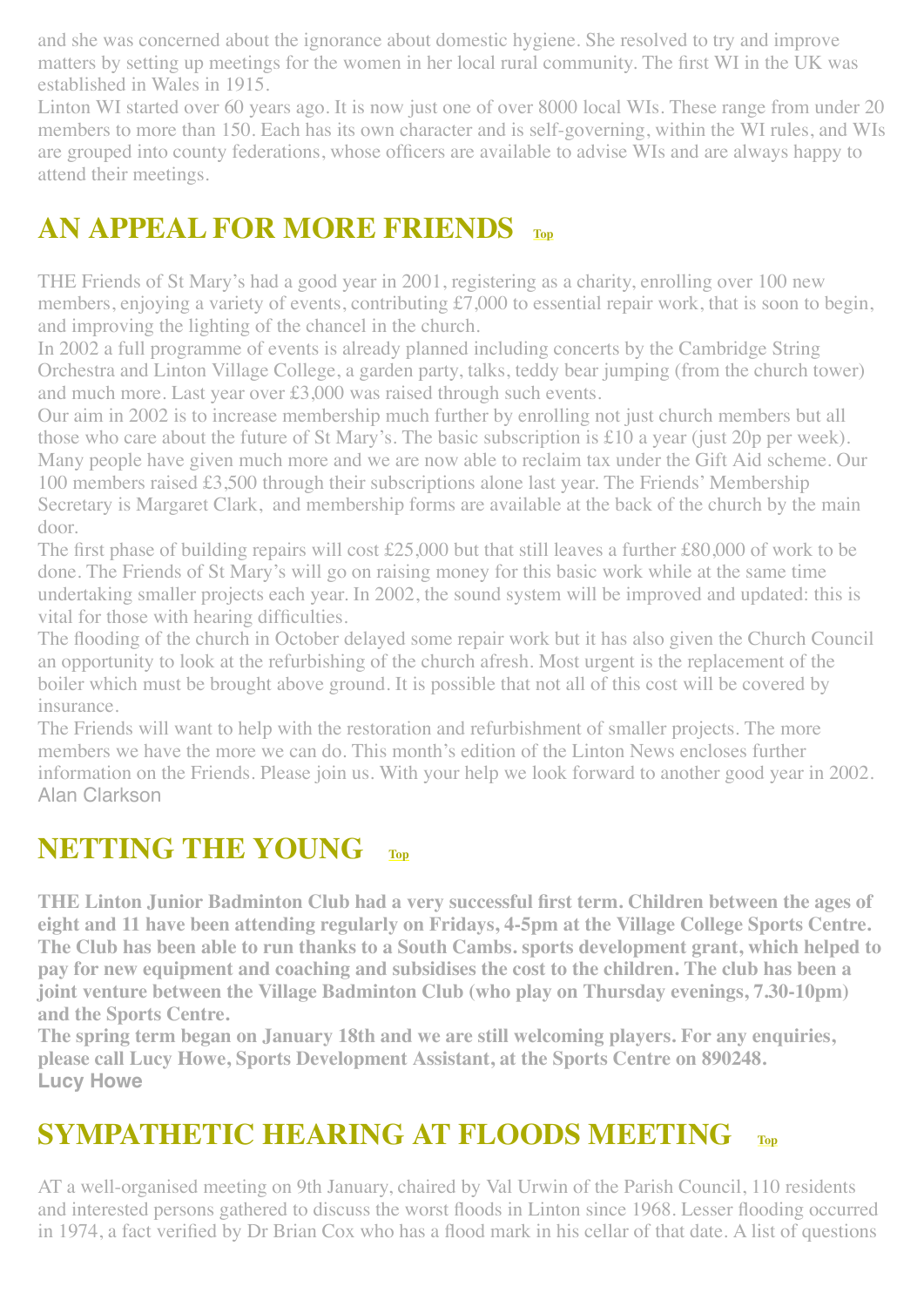was put to representatives from the Environmental Agency, Cambridgeshire County Council, South Cambs. District Council and Anglian Water.

We learned that the sluice adjacent to the ford had been opened but that due to the amount of rainfall in 18 hours, double the amount which normally falls during the whole of October, this made no difference to the outcome. As mill sluices are privately owned, the Environmental Agency has limited powers, but these issues are being addressed by the Government with a view to overcoming the antiquated legislation. On the subject of the surge as the rainfall reduced, this is considered normal after heavy rainfall onto already saturated ground in a steep catchment.

The County Council cleans the gullies once a year and trouble spots more frequently, but due to financial constraints the courses between the gullies are not rodded. Open watercourses are the responsibility of the local landowners so the Environmental Agency only becomes involved if neglect is proved. The erosion of the river banks is the responsibility of riparian owners but the Agency removes debris, silt and weeds. Several residents feel that the river needs dredging, so although Nigel Woonton (EA) recently inspected the river, finding no problems, he agreed to do further checks if specific sites were notified to him. Alan Duncan from Anglian Water said that the responsibility for ensuring that surface water does not enter the sewers rests with householders, but reassured residents that drinking water is safe following a flood as a sealed system prevents any contamination.

Some residents felt that they had not received any practical help at the time and one suggested that an 'after care' service would have been most welcome. All agencies, including the police and fire service, had been greatly stretched due to the extent of the flood, so help was inevitably limited, but an aftercare service is being considered by the County Council.

Questions were asked regarding the storage of sandbags, as many residents had experienced difficulty in obtaining any. The District Council's policy is that sand and bags should be stored locally and be distributed by the Parish Council. This arrangement proved unpopular with Councillors as it may prove difficult to implement.

There was strong feeling regarding the lack of warning, particularly as Ashdon and the Camps had been affected before the water reached Linton. Currently the Linton area is not directly warned, but that situation will be reviewed this year, including the use of a siren. Automated Voice Messaging, which is a computerised list of "at risk" contacts, will be expanded to include Linton.

Pat Matthews, from the District Council, reported that as a result of the huge increase in flooding in recent years, the Government has tightened up planning rules. These include no new developments near flood plains, existing at-risk areas to have flood protection measures and drainage systems to be improved. The County Council pledged to enter into talks with the District Council based on data collection in the flooded areas and the Environmental Agency is keen to work with local authorities. Ironically, Mark Baker from the County Council told the meeting that a flood response exercise had been planned for 25th October!

Although the various agencies involved admitted they were not as co-ordinated as they should have been, this situation is being rectified and many complex issues are being studied. The residents were given a sympathetic hearing and although an investigation on the scale that everyone would wish will take some time, all efforts are being made.

Gloria Fidler

## <span id="page-10-0"></span>**GOLDEN DAYS [Top](#page-0-2)**

IS your group or Society organising something special to commemorate Queen Elizabeth II's 50 years on the throne? Do you have a good idea on how this event could be celebrated? Some ideas raised so far include: commemorative coins/cups for Linton children; a street party; tree planting; a commemorative clock set somewhere in the village.

Share your ideas with us all. The Parish Council is keen to hear from anyone organising special events to try to co-ordinate and ensure there is no duplication. Don't forget to use the village diary in the Post Office to publicise your event and please ring Gill Barker on 891001 and advise her of what you have planned. Suggestions to this number also please, or put them in writing to the Parish Office, Social Centre, Coles Lane, Linton.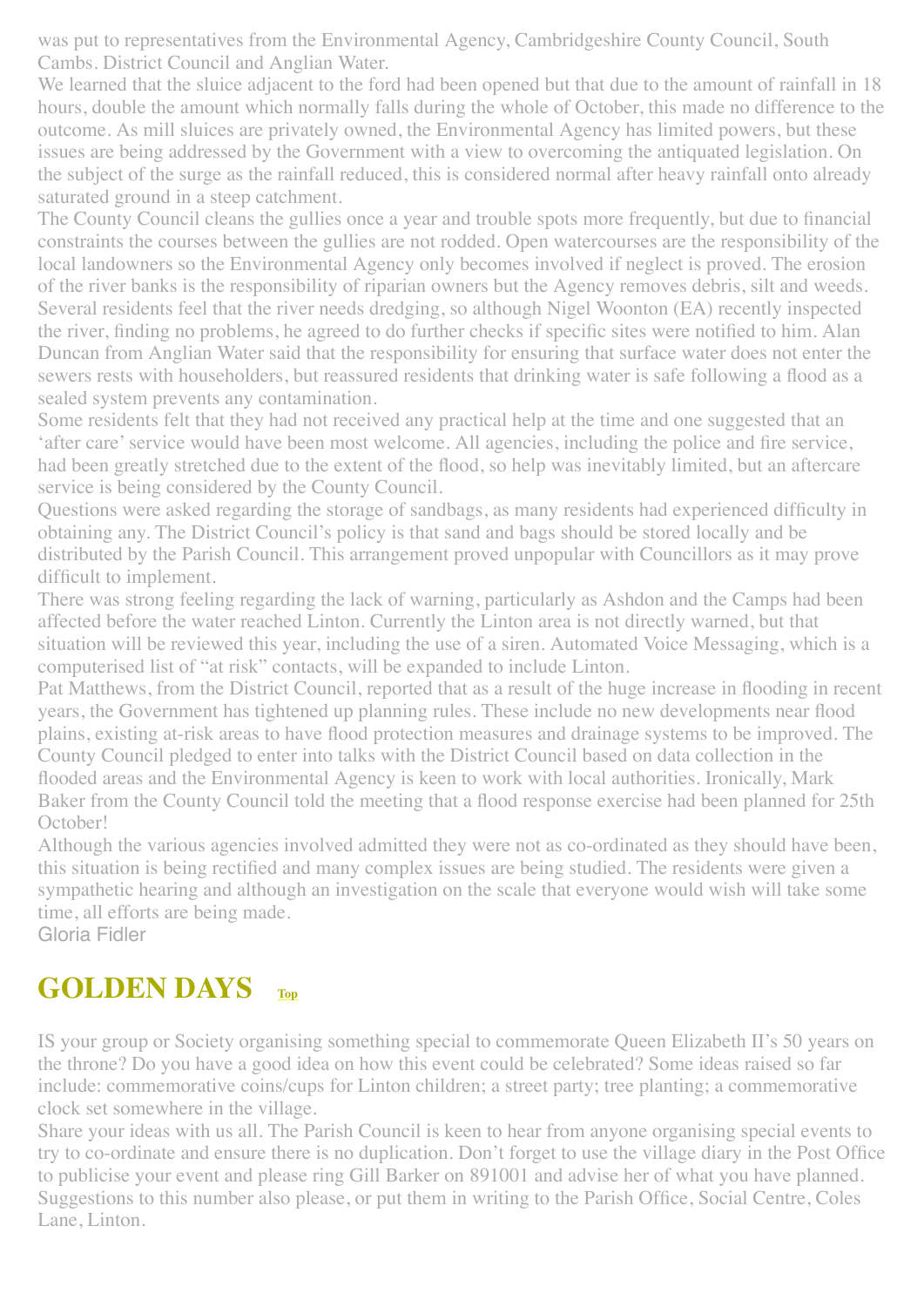#### <span id="page-11-0"></span>**FASHION SHOW [Top](#page-0-2)**

THE Friends of Linton Heights are hosting a fashion show/clothes sale at 8pm on 8th March at the school. The clothes are all current lines and manufactured by the factories that make items for leading chain stores. Tickets, which include one glass of wine, are available from Jane Lee. Annette Brooker

## <span id="page-11-1"></span>**AZTECS DANCE [Top](#page-0-2)**

AZTECS junior Football Club will be holding a Valentines Dance at Linton Social Centre Coles Lane Linton at 8pm. Tickets are only available in advance. Please phone Peter Belsom Max Penfold

#### <span id="page-11-2"></span>**THE BUSH TELEGRAPH** [Top](#page-0-2)

IT'S that time of year when the word 'budget' appears on the agenda of almost every meeting I attend. More money than ever has been put into education, yet once again, householders in this county will be asked to support a council tax increase. Without this, school budgets will have to be cut in spite of the much publicised national increases. How can this be? Cambridgeshire suffers from a very low starting point from which the government allocates money to the county to conduct its business . This level was set over ten years ago when councils were vying with each other to be seen to be reducing local government spending. We've had a problem ever since. If you add to this the fact that Cambridgeshire still gets nothing to compensate for London-based high living costs, the extent of the problem becomes clearer. If LVC were moved half a mile south into Essex, the budget would be close to £200,000 more than it currently is. Without seeking to make a political point, this simply cannot be right. It gets worse: the costs of the performance related pay scheme now operating within schools will have to be met from within that allocated budget. This is possible if that budget has increased but what if it hasn't? Do we simply say well done, you've worked really hard and met your targets but sorry, we haven't any money to improve your salary? Hardly a good motivator in these days of teacher shortages. So when the County Council leaflet comes through your door explaining the council tax rise to fund a *standstill* education budget (note no growth!), please be clear that the problems faced in this county by public services like education are real and make the running of our schools a difficult and delicate balancing act. And much as I hate to say it, please support the increase so that we can at least have as much money in the LVC budget as we had last year.

#### <span id="page-11-3"></span>**FERNY BUSINESS [Top](#page-0-2)**

MRS Margaret Nimmo-Smith was welcomed by a good turnout of members including five new ones and several visitors for the January talk on 'Hardy ferns–dispelling the myths'. By the end of the evening she had certainly done that by providing specimens to be examined and bought as well as slides of ferns growing in contrasting places.

It is widely believed that these plants require very specific conditions, but as many of us have discovered they will thrive on the local mixture of chalk and clay. "If you can't grow this one you should give up growing ferns or perhaps growing anything!" was our introduction to a very easy winner, *Polypodium Vulgare*.

We are familiar with bracken, a British fern which can be troublesomely invasive, especially in Scotland but ferns are a very diverse species; deciduous and evergreen, giants or groundcover living in moist woodland or the dry lime mortar of walls, and even in hot conditions.

They generate spores, thus managing to reproduce without the benefit of flowers but their propagation requires endless patience to provide the necessary sterile conditions. The end result is a range of beautiful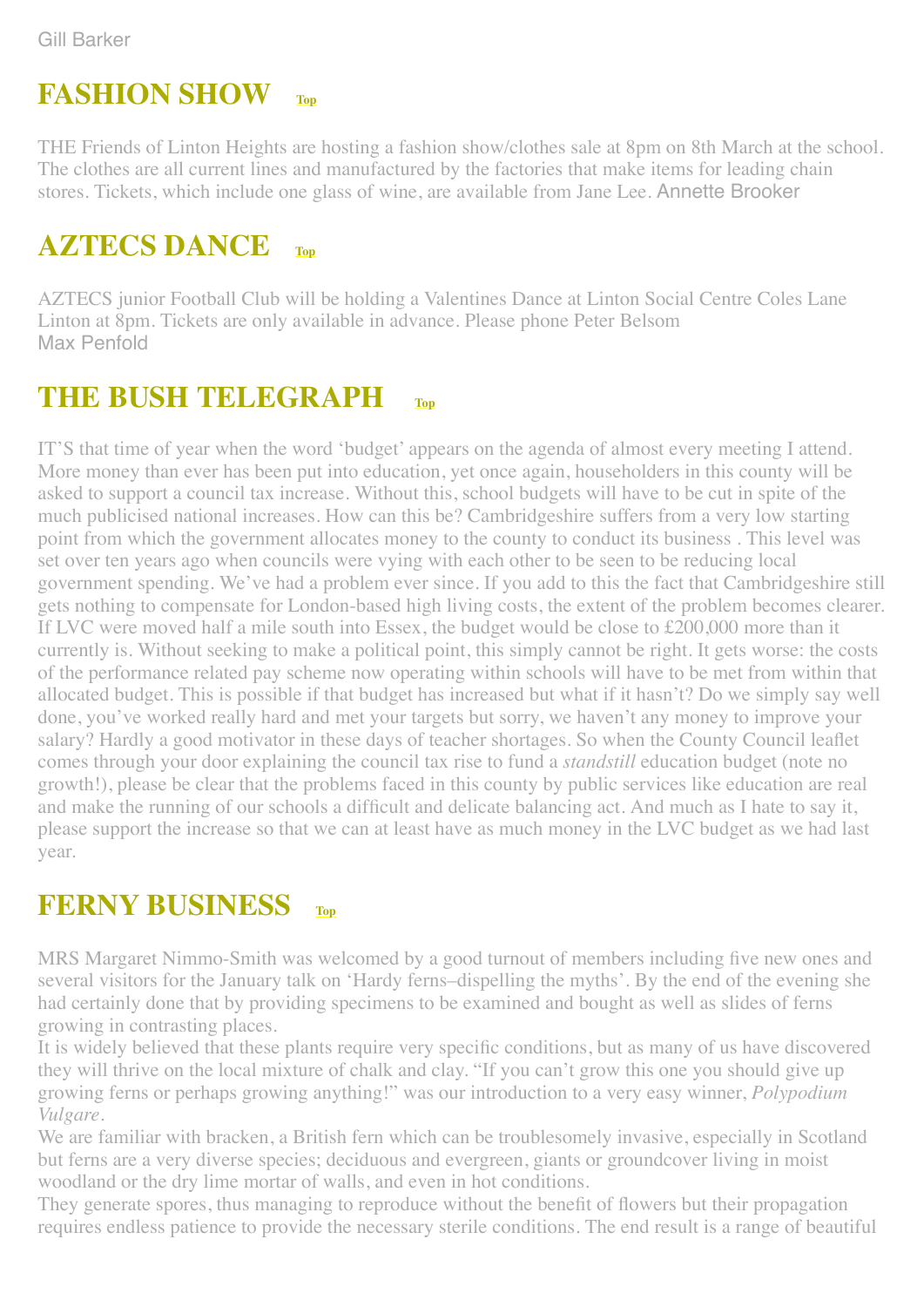plants not only in the usual green but silver grey and pink-edged too.

The next meeting on 12th February features Peter Walker speaking on 'British Wildflowers and their habitats'. We hope to see all our members and would be pleased to hear any further suggestions for the May outing.

Gloria Fidler

## <span id="page-12-0"></span>**LINTON COUNTRY DIARY by Darryl Nantais [Top](#page-0-2) Friday 18th January 2002** *Illustrated by Maureen Illustrated by Williams Williams*



EARLY one morning recently I was awoken by an alarming sound coming from the cemetery behind my home. It was neither quite rat nor rook. The call more closely resembled the desperate and pitiful cry of an injured fox. Those of us who remember a time when wire rabbit snares were commonly used will perhaps also recall the haunting sounds of a fox unfortunate enough to get caught up in one. I decided this creature had to be of the *Corvidae* family. Having had a crow named Albert follow me around for many years I am familiar with the variety of sounds produced by these clever corvines. Albert had a broad vocabulary, using phrases such as 'I won' or 'Hello Ed' and a wealth of screeching and attention-seeking sounds. A blow or two on my crow caller only produced longer silences from the creature responsible, then suddenly, as if clearing its throat—maybe of a silver coin?—a more distinct and recognisable chattering emerged. There, awkwardly clinging to the very tip of a pine was a most magnificent magpie, *pica pica***.** The morning sunlight exaggerated the contrasting black and white plumage and splendid iridescent tail. It is said that like swans, magpies mate for life but this bird was swinging alone and was certainly calling 'one for sorrow'. Within a few moments another chatter could be heard as a second pie landed clumsily beside the first and there began a harmonious duet as they sang for joy.

Superstition has it that seeing two magpies is lucky, but seeing only one is unlucky. The more widely known rhyme begins 'One for sorrow, two for joy' although there is an earlier version: One's for sorrow,

Two's for mirth, Three's a wedding, Four's a birth, Five's a christening, Six a dearth, Seven's heaven, Eight is hell, And nine's the devil's anesel'.

Magpies build magnificent nests often over three feet in diameter. The nest is usually built by the female with materials given to her by the male. It forms part of their courtship ritual and during this time your jewellery is not safe. People might like to know (especially those children who remember Albert's visits to the schools) that our old crow sadly passed away after a long and distinguished public life on 7th July